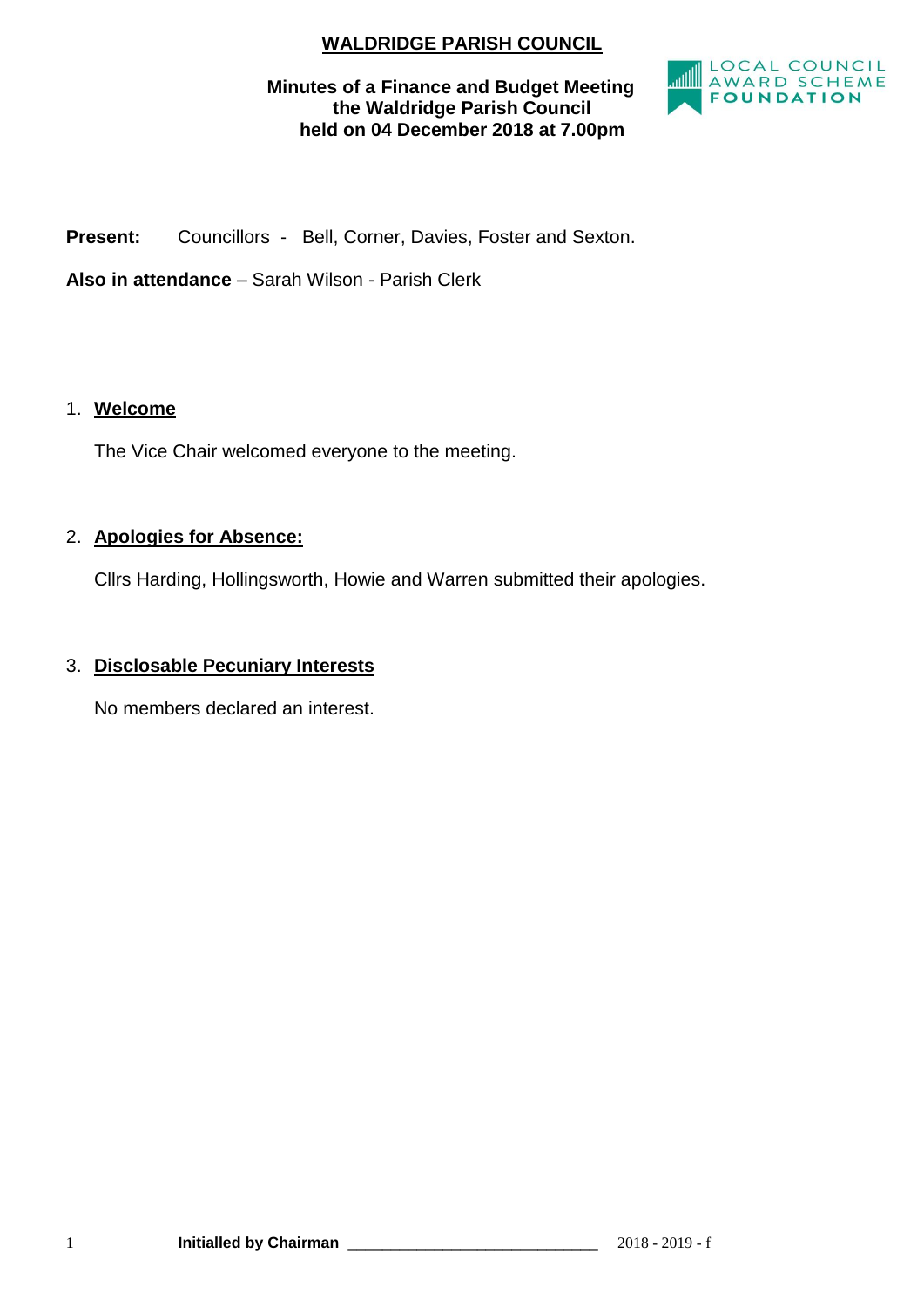#### 4. **Finance, Budget and Precept**

#### a) **Review of current year's finances and budget**

Councillors reviewed the current year's finances and anticipated spend, and consideration was given to the level of funds remaining for the current financial year, once essential costs were taken into account. All non-essential projects were discussed, and a decision on whether to proceed with each one in the current financial year was made. Summer bedding plants were discussed, and it was agreed that flowers and planting are an important part of the identity of the Parish, therefore these will be purchased, with a supplier to be decided at the next meeting. Next discussed was the Northumbria in Bloom entry fee. Cllr Foster questioned who would take care of the paperwork and portfolio following Cllr Cork's resignation. Cllr Sexton stated that he was happy to take on this responsibility, and the Clerk added that she would be happy to help prepare the portfolio. It was then questioned whether the Parish would be penalised by Northumbria in Bloom if they chose to use DCC as a supplier. Cllrs Davies and Sexton read out two separate pieces of correspondence from Northumbria in Bloom, and it was felt that these suggested that the Parish would not be penalised, as long as there was still active community involvement. Training was discussed next, and it was decided that this was important, and that up to £100 would be made available to cover training costs. Next discussed was the toilet flooring for the Parish rooms, and it was decided that the installation of this would be delayed, but that the decision on this would be revisited once any costs that may arise from the forthcoming election are made certain. The accessories for the Parish rooms toilets were discussed, and it was agreed that the purchase of these should go ahead. The Christmas events were discussed, and it was agreed that the £15 allocated for refreshments at the carol service, and the £25 allocated for the best decorated house prize would still be made available. As the Christmas movie day is no longer going ahead as a Parish event, it was decided that the £50 allocated for refreshments will no longer be spent. It was also decided that the printing of a Christmas flyer will also be cancelled. The possibility of delaying the installation of the children's play area until March/April 2019 was discussed, and the Clerk informed the Council that the Parish would likely have to pay for the equipment part of the order straight away, but that around £3,000 could be freed up in this year's budget if it were to be delayed. Taking into account the requirement to keep a minimum of 25% of precept in reserve, and given the potential cost of the upcoming election being anticipated at around £5,600, Cllr Bell stated that it would be considered gross negligence if the Council did not take action when they had the opportunity to do so. Cllr Bell also stated that it would be likely that installation would be delayed anyway, given the time of year and weather conditions, and that the play area would likely not see a great deal of use during the winter. Cllr Corner stated that although it would be a shame to have to delay the installation, the delay could allow for the fence to be installed around the same time. Cllr Sexton stated that although he was opposed to the delaying of the play area installation, he could see why it was necessary. The next item discussed was the carrying out of an interim audit. Cllr Davies stated that he felt that this should not take place, as it would cost money, and he stated that the Council would already be having an audit at the end of the financial year. Cllr Corner agreed and asked why the Council should pay for this now, when other projects are being delayed. Cllr Foster stated that it was important, as it would demonstrate that the Council are doing everything possible to follow correct practices, and Cllr Bell agreed that it was important, as it would show that the Council had conducted the necessary due diligence.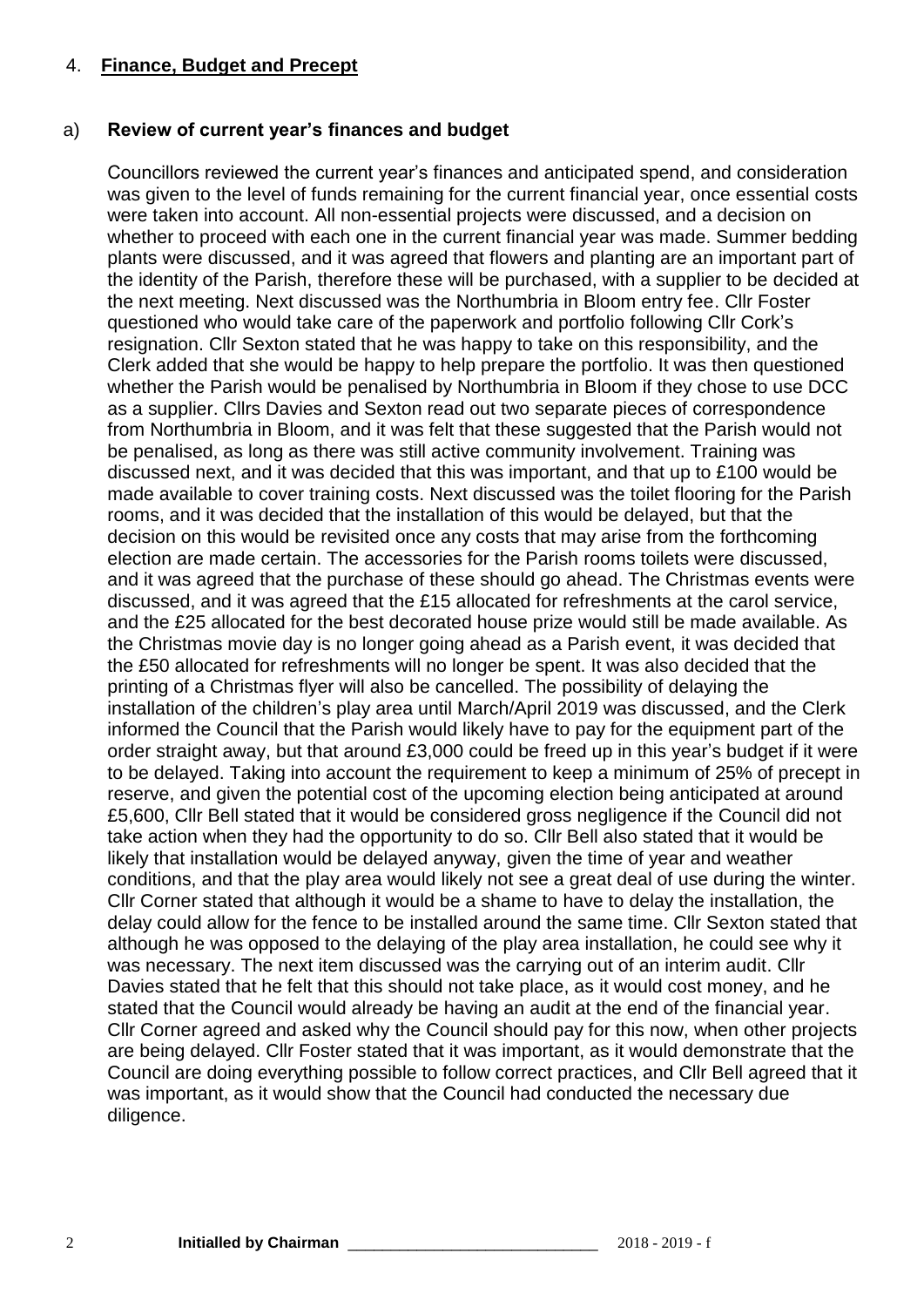*Resolved: It was agreed that Summer bedding plants will be purchased, with a budget of £1,000 - supplier to be decided at the next meeting. It was agreed to enter Northumbria in Bloom, and to pay the entry fee of £215. It was agreed to allocate £100 to training. It was agreed to delay the installation of toilet flooring, and to revisit the decision at a later date. It was agreed that toilet accessories should be purchased to a maximum value of £50. It was agreed to proceed with the £15 allocated to the carol service refreshments, and the £25 allocated to the best decorated house prize. It was agreed that the Christmas movie day refreshment budget of £50 would no longer be spent, and that the printing of a Christmas flyer would no longer go ahead. It was agreed to delay the installation of the children's play area until March/April 2019, provided there would be no additional storage charges for the equipment. All above votes unanimous. It was agreed that the Clerk should arrange an interim audit at a cost of £100 (Cllrs Bell, Foster and Sexton in favour).*

#### b) **Next year's budget**

The Council reviewed the draft budget for 2019/20 and gave careful consideration to each budget item. Each item was discussed in turn, and the amount allocated to each of these was considered. It was decided that given the need to meet the 25% minimum reserve amount, and given that the precept would already need to be raised significantly, some budgeted spends would be reduced, and some projects would need to be postponed, and added to the three-year budget instead.

*Resolved: The budget for 2019/20 was approved by the Council. It was agreed to hold the minimum reserve amount of 25%. All decisions unanimous.* 

#### c) **Precept**

Based on the budget for 2019/20, consideration was given to precept requirements. The fact that the precept has not been raised in many years was taken into consideration, along with the fact that the Council have taken over the costs for street lighting both on the C11 and Waldridge Road between Poppyfields and the village. Recent and ongoing projects were discussed, such as the refurbishment of the Parish rooms, the children's play area, the new car park, and additional seating, along with the many popular and successful events such as the new cinema event, and it was agreed that in order to sustain and improve upon the provision of services and events for residents, a significant precept increase would be necessary. Based on the budget for 2019/20, it was agreed that the required precept level would be £64,006.67, an increase of approximately 109%. Although this is a significant percentage increase, it was noted that this should equate roughly to a £1.89 per month increase for a band D property.

*Resolved: The Council agreed to set the precept level for 2019/20 at £64,006.67 - the decision was unanimous. The LCTRS grant amount of £33 was noted.*

## d) **Action Plan**

This item was not discussed.

*Resolved: It was agreed to defer discussion of the Action Plan until the next meeting.*